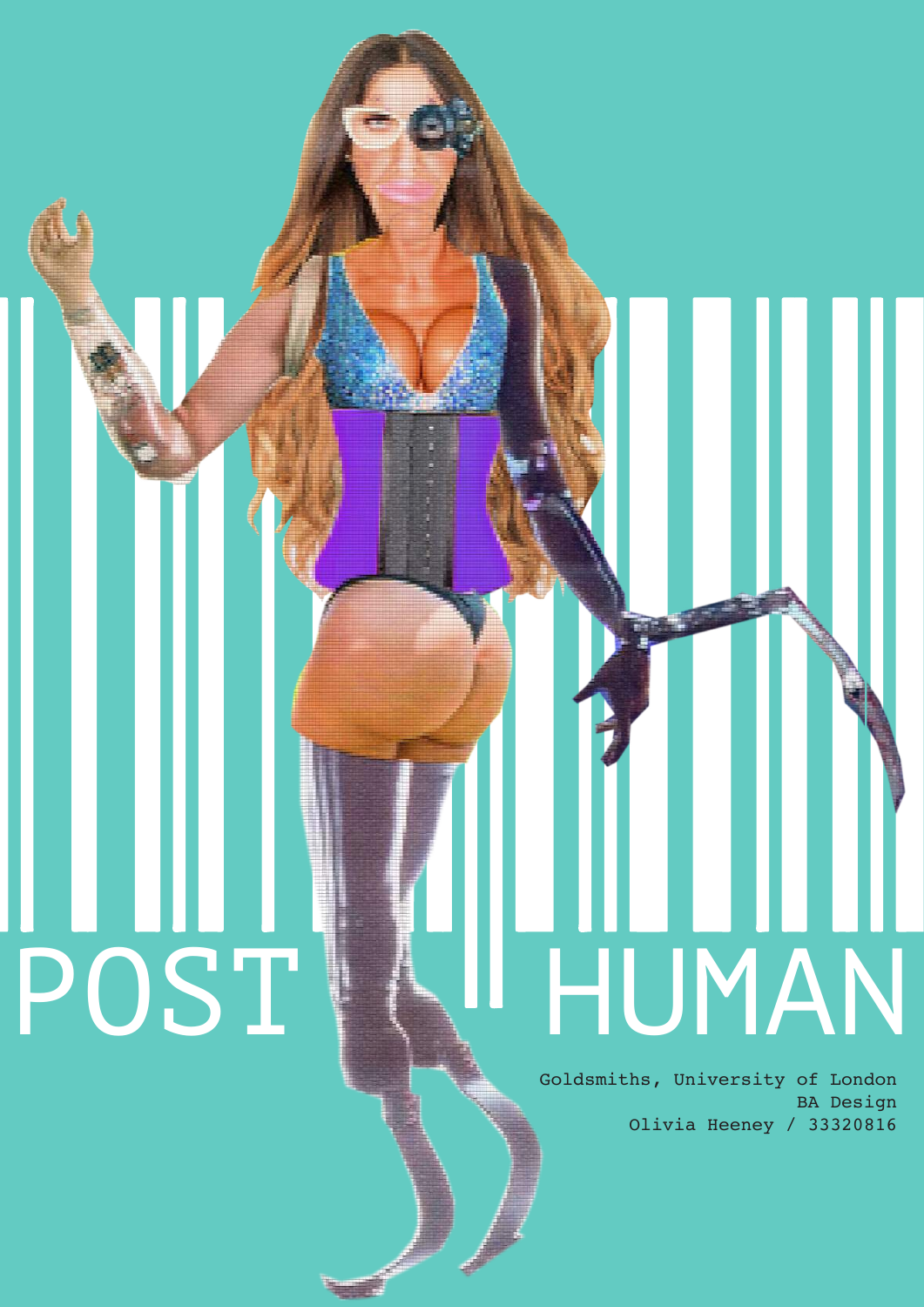**"No 'originals' exist, and we live in an endless string of references, discourses and images". (Corker, M. 2002)**

With the introduction of wearable technology, body modification and plastic surgery, we have found ourselves in a fast-paced generation seeking fast-tracked 'perfection. Post-Humanism is becoming an increasingly popular subject for debate: ethically, politically and economically speaking. But what are the implications of these developing technologies? And is it our intellectual duty or moral demise to play 'God' with our own bodies?

Anthropologist Mary Douglas theorises that we all have 'two bodies: the physical body (the biological, individual body) and the social body (the body demanded by our culture)' (Evans, M. Lee, E. 2002). With this in mind, it would seem our social body is beginning to bleed in to our biological one. As the trend of body modification becomes increasingly technologically (and possibly biologically) developed - through procedures and objects varying from breast implants, to eye colour-changing implants  $<sup>1</sup>$  - it seems we</sup> may not just be moving toward a future seeking exterior perfection, but also biologically interior perfection. But is this just a new fashion trend in our society, or is it a more damaging interference with our human nature?

BrightOcular company offers surgery with an artificial coloured lense to change eye colour permanently http://www.brightocular.com/patient-photos.htm

Post-humanism's presumed aesthetic of robots and shiny chrome surfaces is the epitome of how most people assume 'the future' to be. So with our cultural desire to stay ahead of the crowd, it's no surprise why interest in this area has peaked. 'The rise in popularity of digital characters has coincided with an increased fascination with bodies [from] the medical establishment' (Mitchell, R, Thurtle, P. 2004); with the media bombarding our generation with images of heroic, perfectly formed cyber characters, such as Scarlett Johansson's portrayal of Major in *Ghost in the Shell* (2017) or Alicia Vikander as Ava in *Ex Machina* (2015), these new (speculative or real) technological possibilities for the human race are becoming an object of desire. And it's noticeably relevant how a large majority of these sexualised robots are formed around the female body. As Evans and Lee note, the female body, unlike the male is one that is 'not absolute and which can change - allow[ing] that body to make much greater use

# **Frankenstein is the new black**

[From top to bottom:] BrightOcular patient photos website page, *Ghost in the Shell* film poster, *Ex Machina* film still, Ear pointing body modification

GH

**BRIGHTOCULAR** 

part one.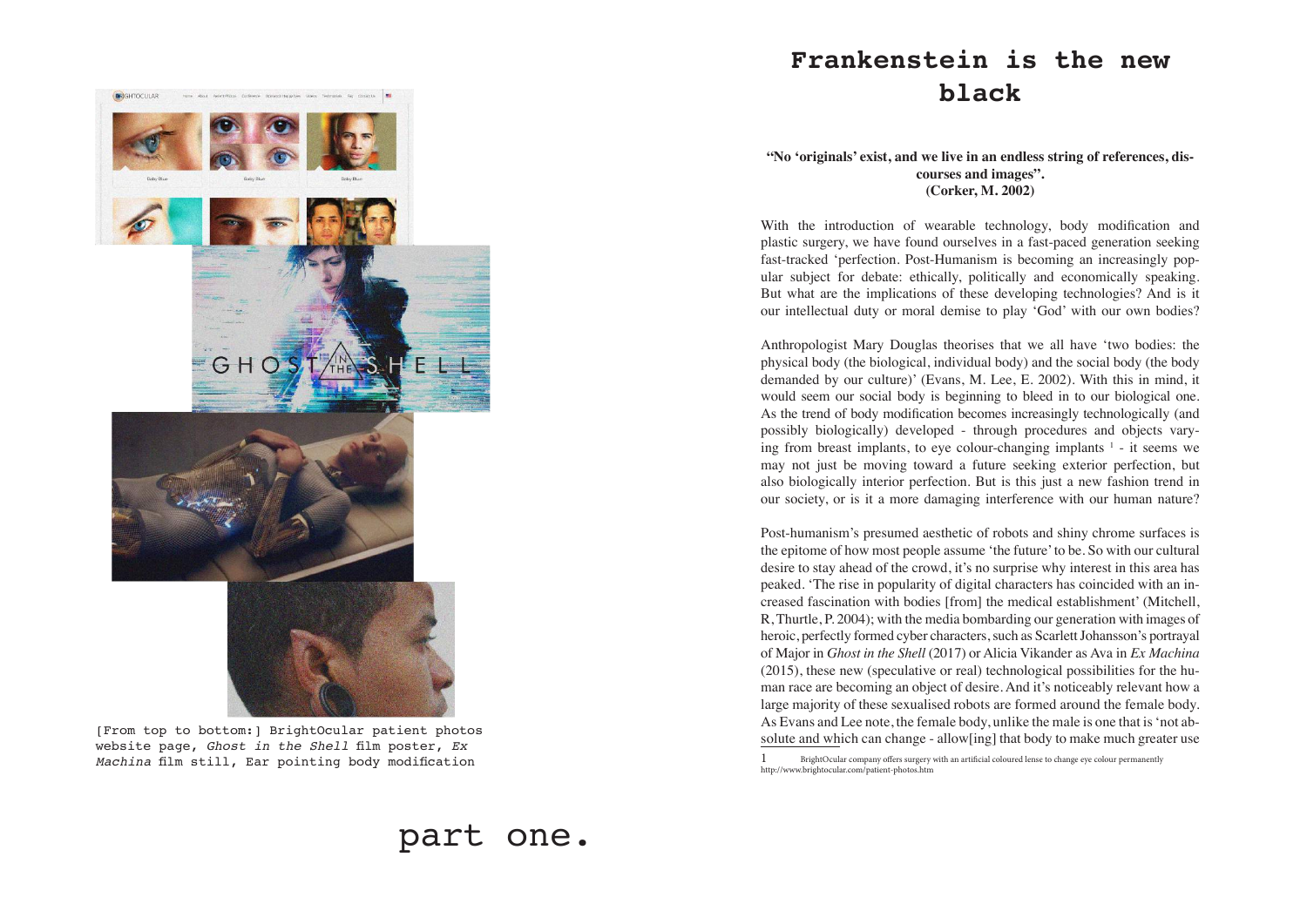of scientific technology' (Evans M. Lee, E. 2002). Women's bodies are already a fascinating form, from puberty to pregnancy, our bodies change at an alarming rate while still sustaining life inside, so what better way to test the boundaries of technological intervention with nature than on an already 'hardened' life form?

However, I feel this intervention may possibly evolve in to an infection. By disguising these scientific breakthroughs as an add-on or accessory to our natural form, they are infiltrated in to our society without us even noticing. Centuries past, if you'd told someone who was deaf that we'd one day have a device that could bring back hearing, it'd be (quite literally) unbelievable. So what's stopping us, with our even further extended intelligence as a human race, from creating even the wildest of our imaginations in body modification? And haven't we already started? Waist trainers allow us to modify our natural figures without lifting a finger in the gym. Hair extensions, butt implants and payment through fingerprints means with our 'increasing awareness of the negotiable and changeable possibilities of the body', it is starting to become 'impossible to speak about the 'nature' of the body' (Evans M. Lee, E. 2002), as we stitch together "unnatural" components to make us feel whole.

When do we cross the line from human to modern day Frankenstein?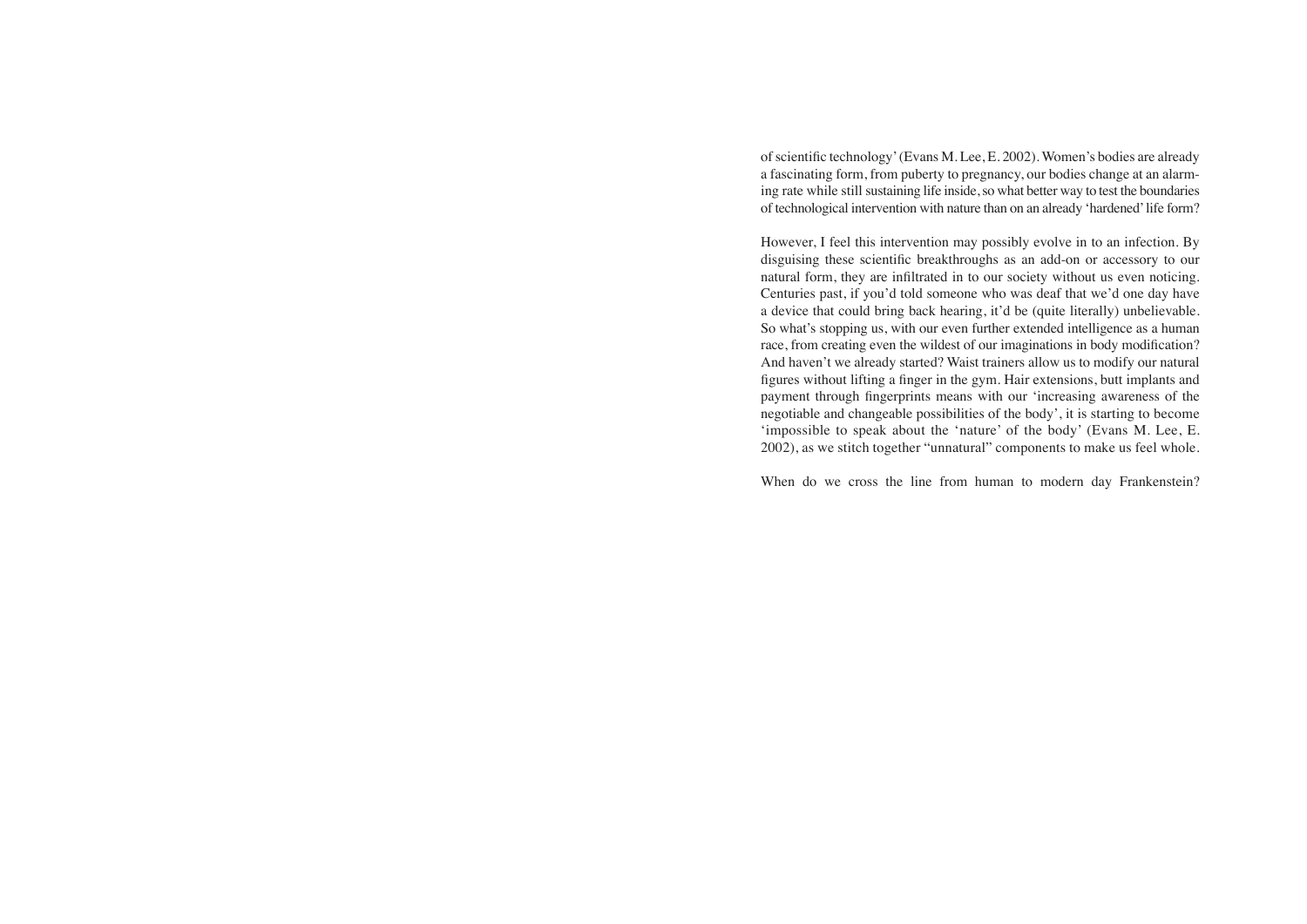#### **"Everything has either a price or a dignity." (Kant, I. 2005)**

Companies - whether technological, cosmetic or medical - are selling us new and improved versions of ourselves at every opportunity. As stated by Braidotti, 'advanced capitalism is a spinning machine that actively produces differences for the sake of commodification' (Braidotti, R. 2013); our "imperfections" are being designed and sold to our desire to become the wholly perfect human being. These body modifications of the speculative future generations seldom solve mental, physical or environmental problems for the user, but instead focus on the must have trend of the time. And it's here that the post-human threatens our humanity.

Coming back to the idea of the post-human as a Frankenstein or "zombie" figure, stitched together by omnipotent masters of technological developments, we begin to sell our natural bodies and be replaced by the designs of someone else. As Prof. Jennifer Fay states, "the zombie, in sum, is a form of possession by one and dispossession by another" (Christie, D. Lauro, S J. 2011). So what are we losing by replacing what's naturally ours with the artifice of someone's else's creation? Here, I turn to the humanitarian effects of the post-human. For example, when undergoing transplant surgery, the patient gives the medical profession the right to replace their faulty component with a brand-spanking new one. Never would the patient assume that this faulty component is now theirs to possibly take back one day. What would be the point? It's faulty. So what if this filters in to the body-mod procedures that we are now coming in to contact with? If I choose to one day have my natural eye's replaced by some high-tech eyeballs, I've now lost a part of my natural being and bought a new, artificial accessory. I may have bought them, but does that mean they are mine to alter and remove myself, or is that in the companies hands? Most likely the latter.

The problems here arise when these kinds of procedures begin to take over the whole body. Maybe one day, I'll have my eyes, hands, internal organs all replaced with technological objects that offer a range of capabilities not possible with my natural bodily components. But does this now make me human, or robot? And what price will I pay if the latter? As Mitchell and Thurtle state in their 2004 writings, 'the human body and human life are

## **Body [Com]modification**

[From top to bottom:] Black Mirror 'Entire History of You', Liam becomes obsessed with rewinding his wife's adulterous past through their memory implants and tries to self-remove it, Lara Croft's 2015 realistic development, Ivy Valentine's sexualised character from Soulcalibur V

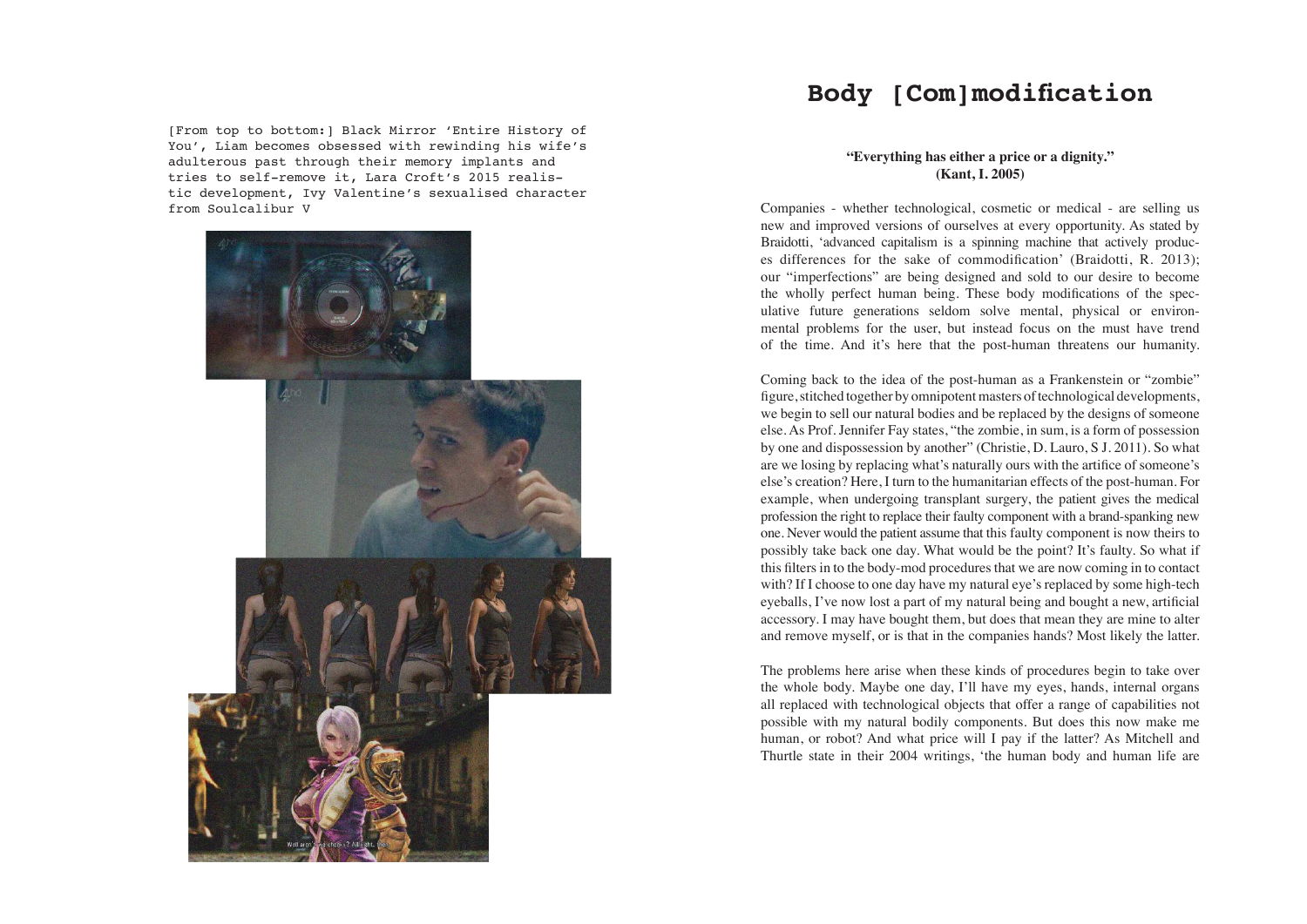represented as possessing an innate dignity that is threatened as soon as a part of the body is assigned an economic value'; we will not only be letting technology invade our bodies, we're letting corporations profit from them.

And that seems to already be happening. As I stated previously, a lot of these post-human theories are based around the female form. Not only seen in futuristic films, but in the creation of "digibodies" too. Creators are designing digital female characters with the aim of blurring the lines between what is real and digital. But there are claims that these digibodies, because of the ethereal qualities they possess 'are not really like real women [and] do not have to be taken seriously' (Mitchell, R. Thurtle, P. 2004). If we allow people to hold this point of view, while developing ways to make this aesthetic a possible reality, do we not risk the chance of allowing post-humans to have this view of their fellow post-humans in the future? Will we not value the life of our fellow post-human as they do not seem "real", because we're so far detached from their living, breathing, natural selves.

With the removal of our human exterior, I feel we may slowly lose our human instinct, feelings and moral compass. 'Living matter [...] is intelligent and self-organising, [...] because it is not disconnected from the rest of organic life (Braidotti, R. 2013): we are beginning to lose sight of what makes us human, and instead being sucked in to the new and exciting world of technology, which is not ours to live in, but to admire from the outside.

**"We did not fight the enemy, we fought ourselves and the enemy was in us" (***Platoon***, 1986).**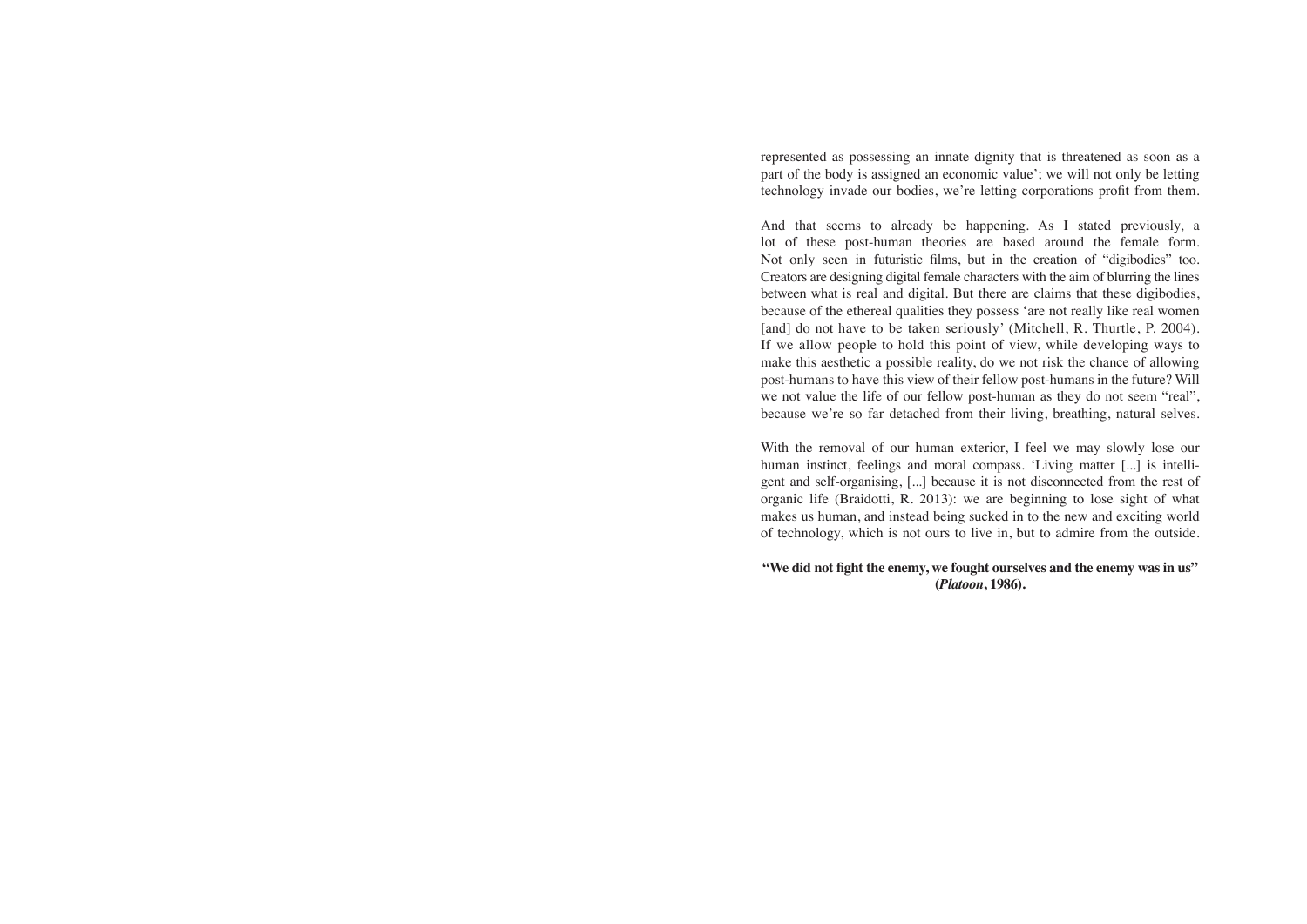**"It was beautiful. We were selling rich women their own fat acids back to them". (***Fight Club***, 1999)**

When looking at examples of post-human intervention in the present and near future, I find it interesting to see how opinions change on what is considered "post-human" for different generations and cultures. I start by looking at eyeglasses. As I have noted previously, the thought of hearing aids centuries past would be considered a post-human object, however, it seems spectacles are going through a cyclical stage of surpassing their "magical" qualities, have gone through the normative, appliance stage, and are transitioning into a previously unseen post-human development. 'In 1930s Britain, NHS spectacles were classified as medical appliances, and their wearers as patients' (Pullin, G. 2009), however these days, a large proportion of brand glasses bought by the public are non-prescriptive and instead sold as a fashion accessory. And while there is still a market that needs glasses for their visual enhancement purposes, even buying a new pair of prescription glasses is now an addition to your style and not just your eyesight. This shows us that wearing eyeglasses has become an 'aspiration rather than a humiliation' (Pullin, G. 2009). And while this is a success for the field in changing perceptions on what was once considered a disability to an accepted part of our society, it also brings questions about the implications of using disability as fashion.

In the 1998 September issue of the magazine 'Dazed and Confused', Alexander McQueen and photographer Nick Knight worked with model Aimee Mullins (who was born with a medical condition that resulted in the amputation of both her lower legs) on the series titled 'Fashion-able'. This was a pivotal moment for the representation of disabled people, with Aimee showing (with her selection of designer prosthetics) that disability wear does not have to be bland, but can be a part of your personal style: 'her wardrobe is made up not only of different clothes that can make her feel a different way, but also different legs' (Pullin, G. 2009). But is this the next step on from eyeglasses? If we are designing disability wear/objects to be more of an aesthetic product, does that mean they become an object of desire rather than aid?

# **Medical Aids as Fashion Statements**

[From top to bottom:] Aimee Mullins' leopard legs in the film *Cremaster 3, Dazed and Confused*'s 'Fashion-Able? cover, DailyMail story of women with BIID pictured in the wheelchair she doesn't physically require

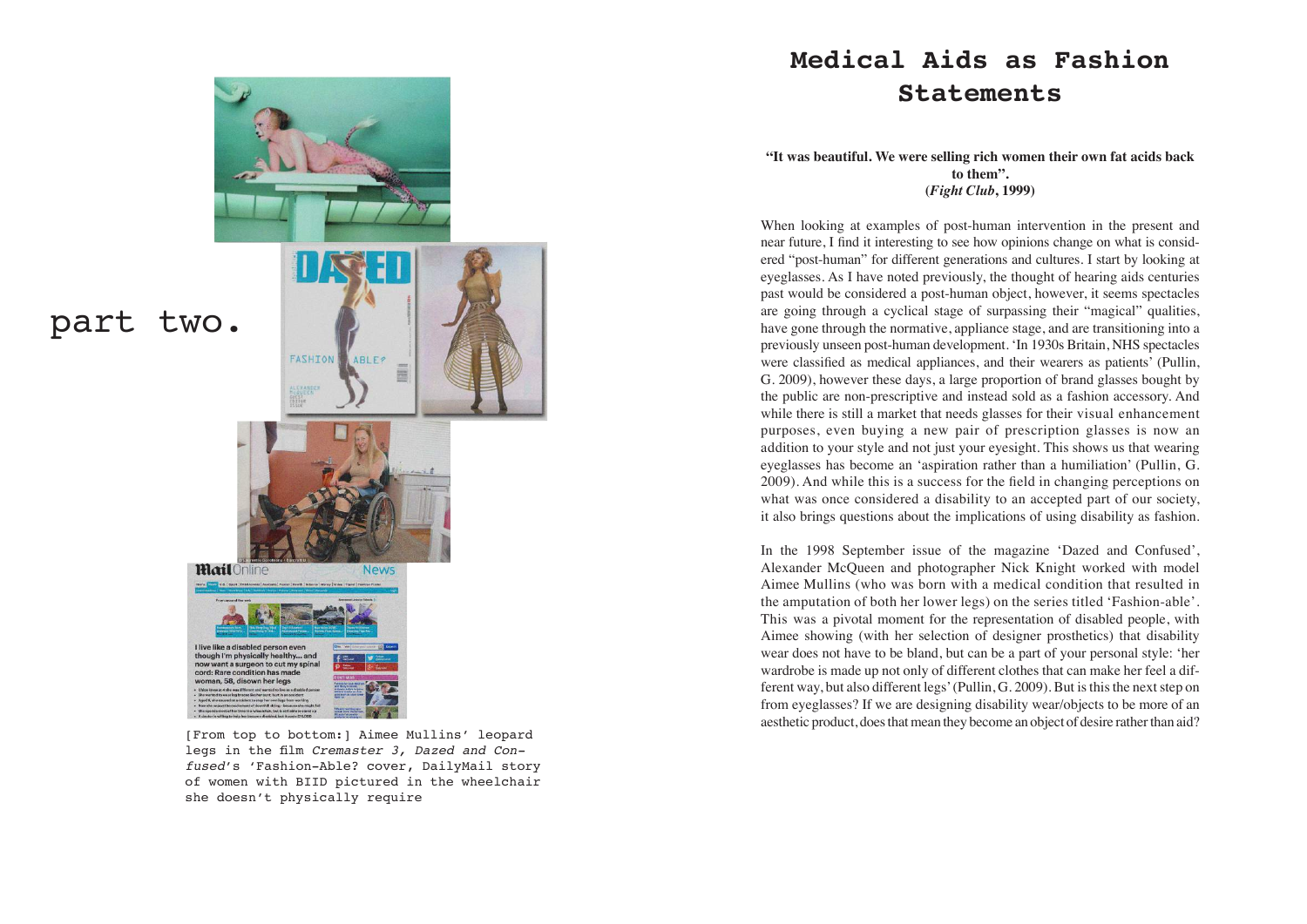This is not saying that prostheses and medical aids should not be designed beautifully for the wearer to be proud of and comfortable in. It is simply asking the question of whether or not by doing this we are creating a new market for capitalistic gain and societal trends to follow for those who don't "need" it. There are already many cases of Body Integrity Identity Disorder (BIID) in which people are born feeling they are disabled – like transgender people feel they are born in the wrong body – and have undergone surgery to allow them to live in the less-abled body they feel they should have. So with people starting to deliberately damage their sight or amputating limbs to become who they feel they were emotionally and psychologically born as, will the near-future bring opportunities for us to amputate our legs in order to own the latest technologically advanced or stylish pair of prostheses, just because we feel "behind the times"?

If this opinion does integrate itself in to our society, it's yet another sign that the 'human body is [being] decomposed within the fields of capital, only to be reconstituted, and sold, under the aegis of money' (Mitchell, R, Thurtle, P. 2004). We're allowing ourselves to be sold an idea under the illusion of a fashion statement that was initially designed to give people back the independence they had lost. We are going backwards by giving our control to those who sell them.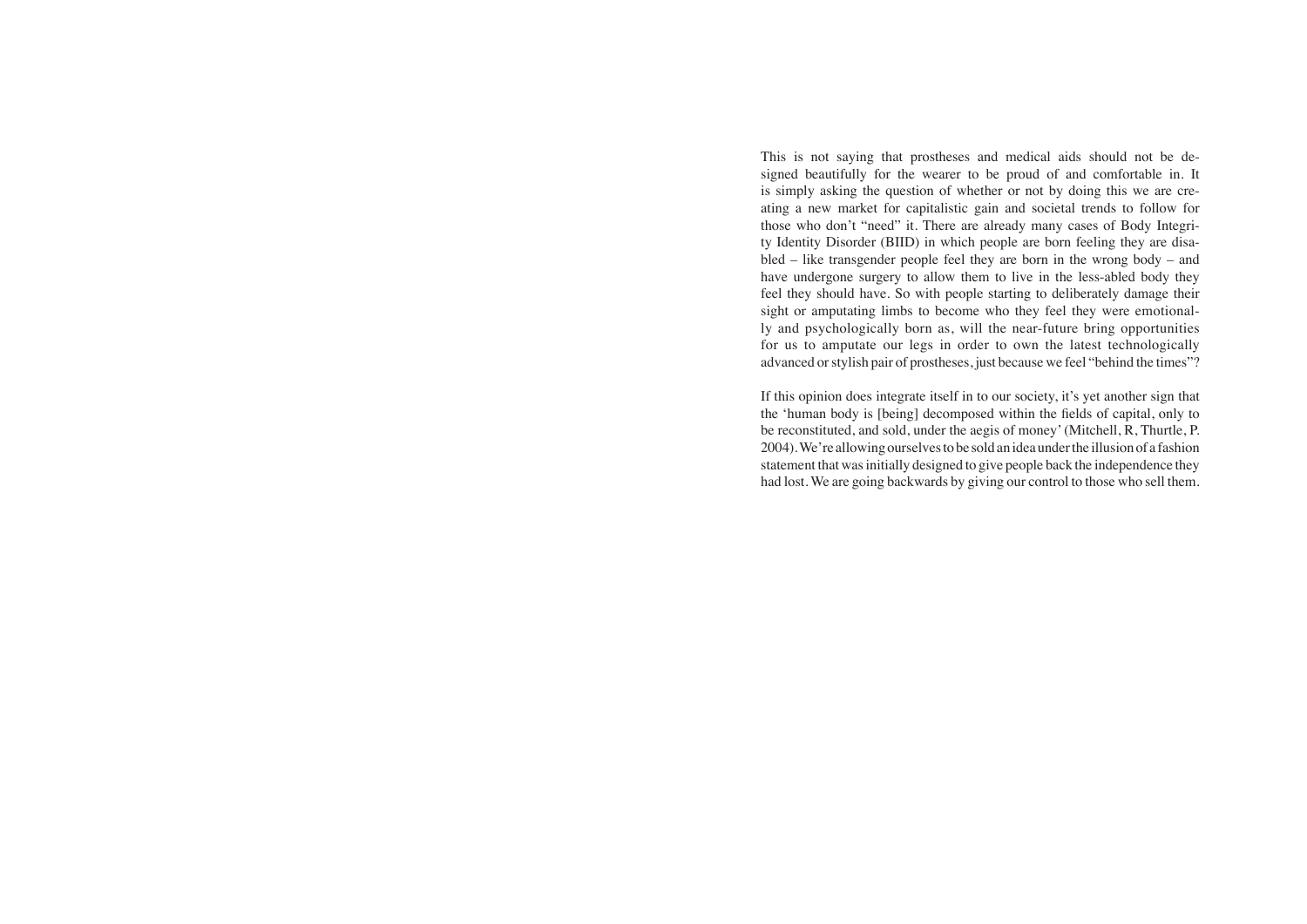### **'We are all humans, but some of us are just more mortal than others'. (Braidotti, R. 2013)**

This brings me on to the speculative outcomes that have been portrayed in the TV series *Orphan Black* (2013) and *Black Mirror* (2011), that allow the viewer to question what the future could look like after biological, medical and technological interventions.

*Black Mirror* explores a wide range of possibilities, from memory implants to life decisions affected by your social media ranking, and the issues that follow. However, my main focus for this writing is on the episode '*Men Against Fire'* (2016), in which members of the military are implanted with a MASS device, which enhances the processing of their senses in order to make them the ultimate soldier. The story unravels to show the device is actually used to change the soldiers perception of the enemy– known as roaches – into "pale, snarling, humanoid monsters" (Wikipedia, 2017), when in fact they are a regular humans suffering a Holocaust-like ethnic cleansing regime. Here, body modifications are used unbeknownst to the subject by the military to provide them with the violent results they desire, in an efficient and immoral way. While this is a dystopian story for the viewer, it has recognisable links to our version of the post-human today. As stated earlier, in "designing" ourselves to look less and less human, we give way to the possibility that we will not see each other as emotional beings, and instead as autonomous robots. This allows us to commit crimes against people we daren't dream of now, but could become reality with our shift in perception what it takes to be human and the rights that come along with it. The upcoming 'tech- and bio-zombified state of the body' may produce 'the dehumanised person who has lost meaning or a sense of self' (Christie, D. Lauro, S J. 2011), consequently eradicating humanity altogether.

This theme of dehumanisation is similarly represented in *Orphan Black*, a story that follows two groups of male and female clones, who were produced as a kind of "experiment". This experiment takes a turn for the worse however, when the clones become self-aware of who/what they are, and when organisations with different intentions for the clones fight for ownership of the science behind it. The clones are effectively "reduced to the less than human status of disposable bodies' (Braidotti, R. 2013) through the push and pull by the organi-



### **Human > Humanity**

[From top to bottom:] How the soldiers see 'roaches' in 'Men Against Fire', One soldier suffers the psychological consequences of learning the truth, Orphan Black clones, Rachel tortures her "sister" and adoptive mother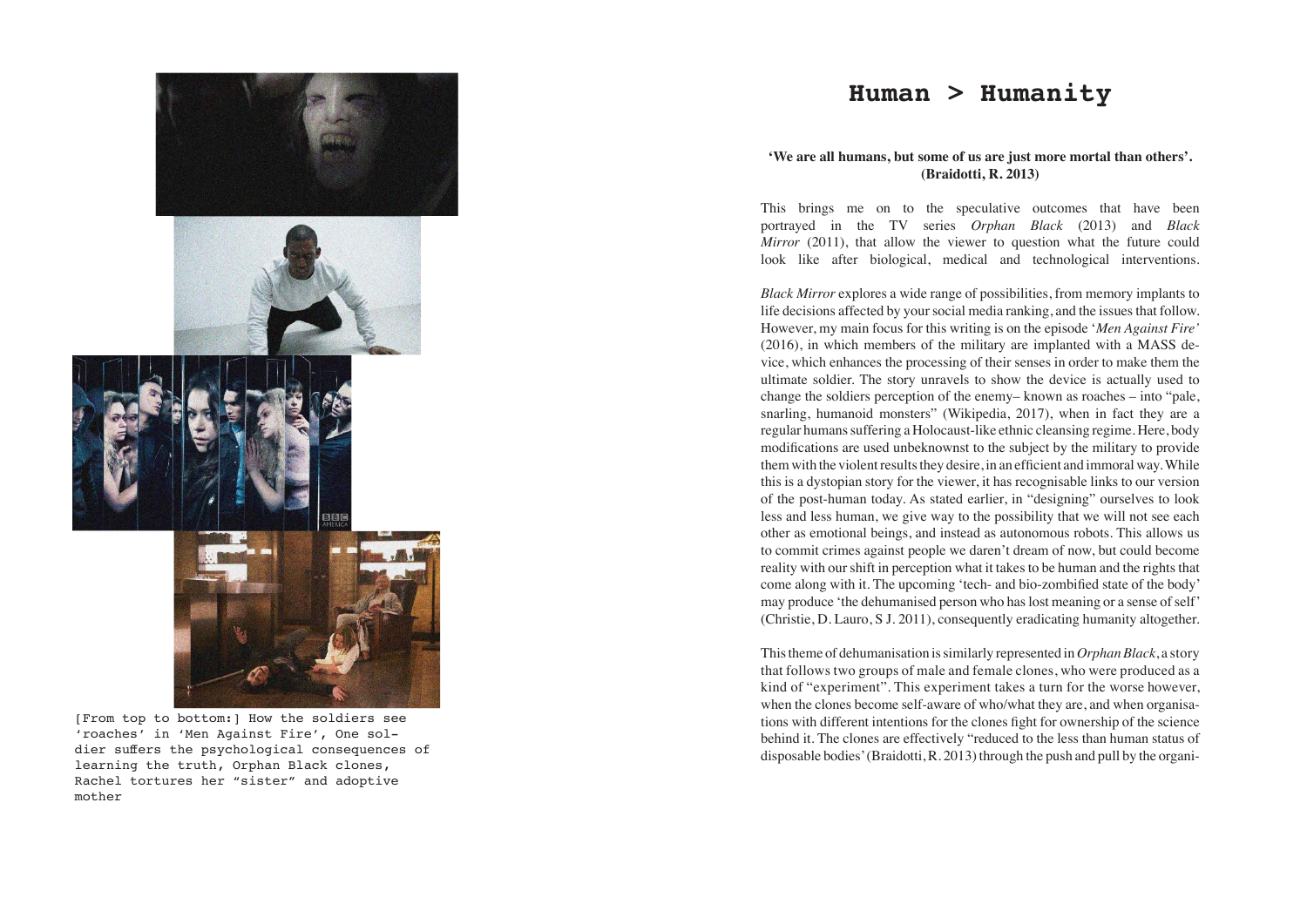sations to own their DNA. This results in the murder of several clones, whether to protect the secret of the science, stop the other-side gaining information, or simply due to the defects that were mistakenly given to them during conception.

This series cleverly explores the implications of using our natural, human bodies as experimental grounds for the development of future generations. The "greater good" having prevalence over ethics is encapsulated perfectly by the clone Rachel, who has been self-aware since childhood and becomes the head of one of the organisations fighting to harness the science. Rachel sees her "sisters" as nothing more than a product of the experiment, and ruthlessly kills, torments and experiments on them, all in the quest for power. By effectively destroying herself for her controlling desires, Rachel becomes the ultimate 'zombified soldier […] altered through technological, biochemical, or psychological invasions, [s]he is neither "fully alive nor fully dead" (Christie, D. Lauro, S J. 2011): her DNA (which makes her human) becomes her greatest weapon to use against those "inferior" to her, which in turn strips her of her humanity.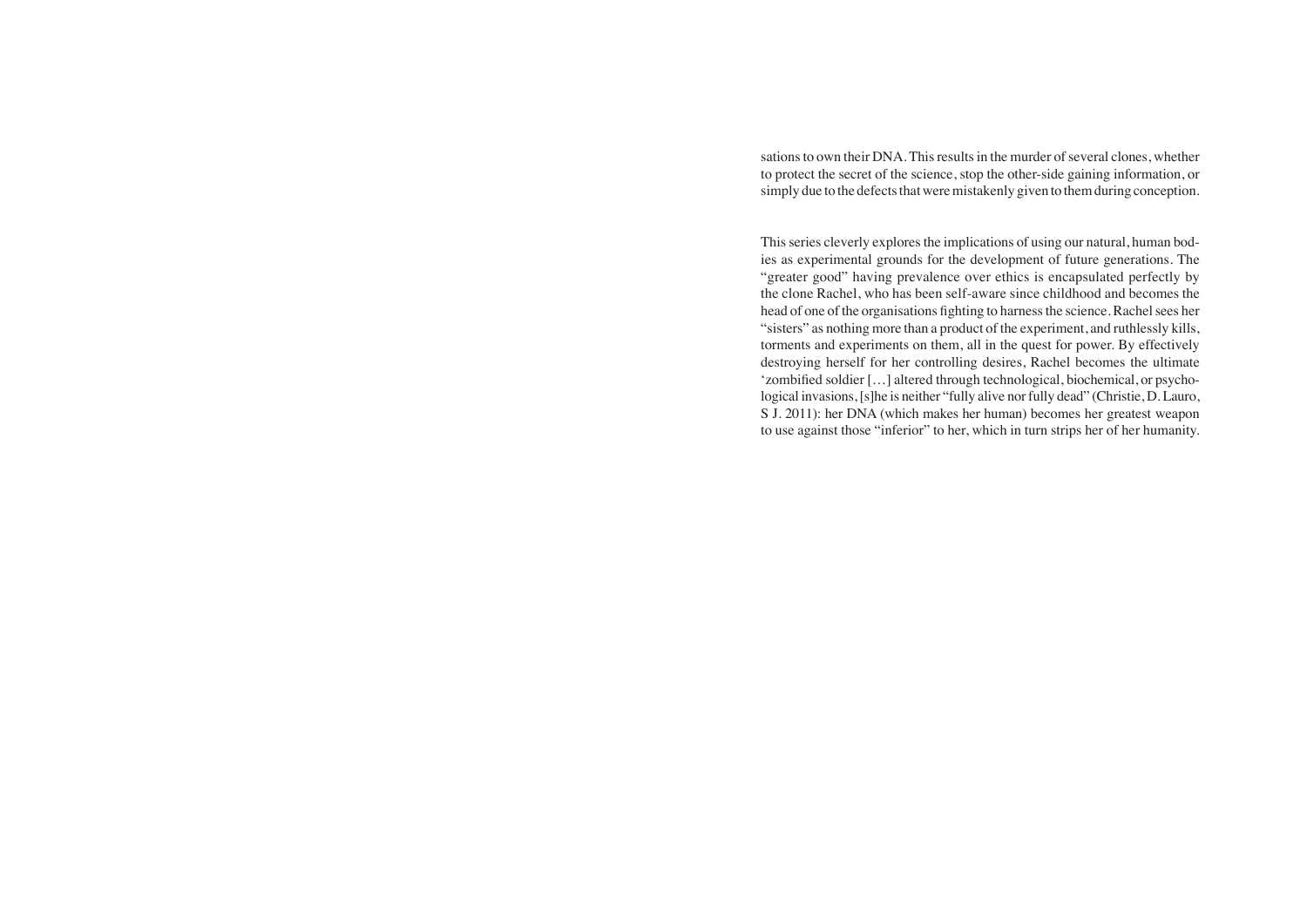As our 'bodies evolve into datasets' (Mitchell R. Thurtle, P. 2004), we are focusing less on the ethical implications of our advances and instead on how we can develop more efficiently as a human race. And behind it all, we are effectively being bought and sold through the commodification of our bodies, disguised behind the veil of fashion trends. The post-human is an interesting but dangerous figure, at once showing us the advances of our intelligence and the inevitable demise of our humanity: posthumanism 'provokes elation but also anxiety about the possibility of a serious de-centering of 'Man', the former measure of all things' (Braidotti, R. 2013). So as our measure of what it means to be "human" shifts, and the post-human becomes more and more real, we must seriously consider whether it's all worth it. I feel we should limit access to these technologies to only those who need it to survive, as allowing it to effectively infect our natural bodies gives chance for people to manipulate it into a means for power and control. Let's leave the Frankensteins, cyberwomen and digibodies of the world to the movies, as allowing this dream to enter the real world may be an interesting experiment, but it's certainly not one we will be able to destroy (or even notice) quickly enough if it all goes wrong.

**2744 words**

# **Conclusion**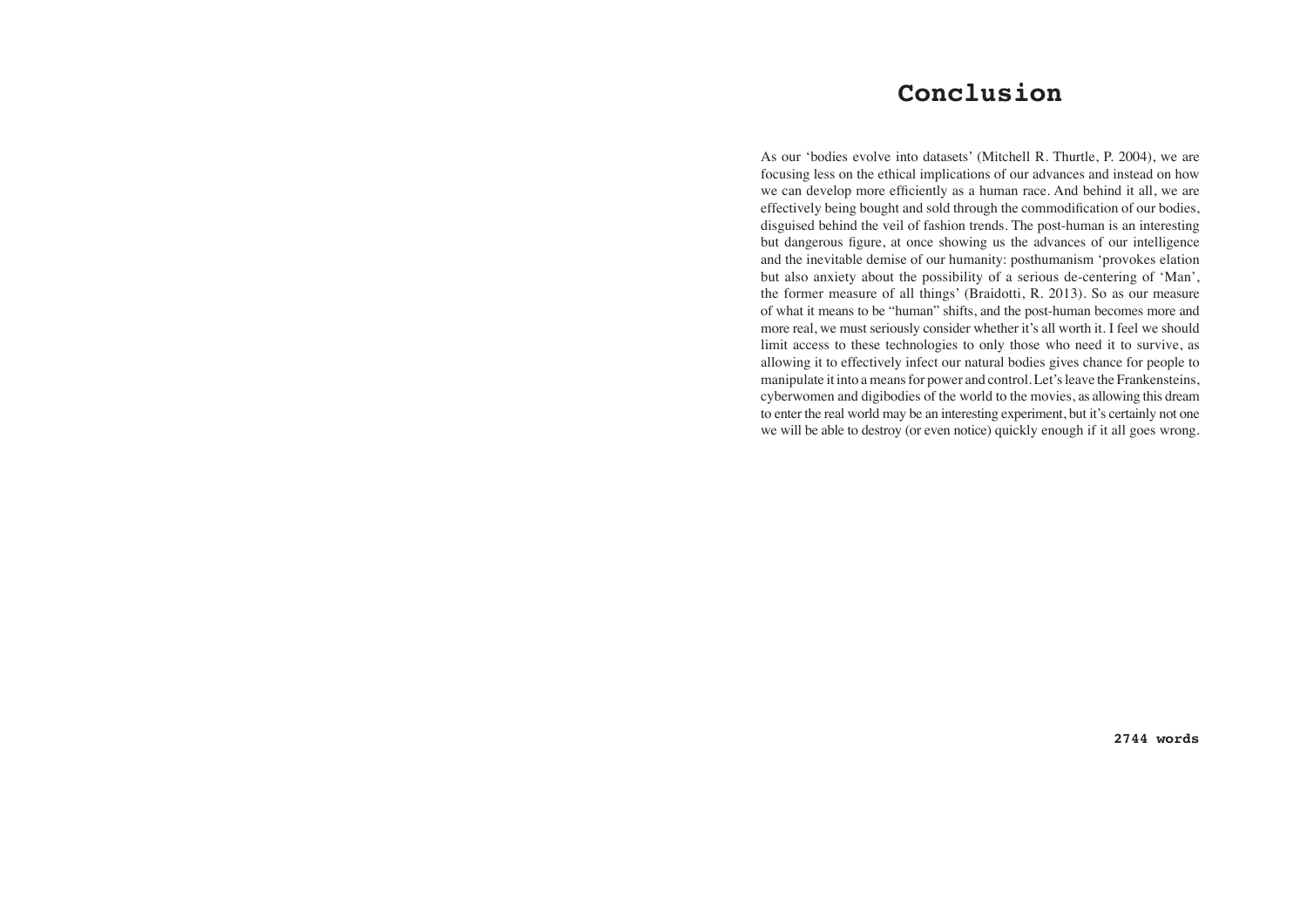#### **Books:**

Braidotti, R. '*The Posthuman*', 2013, Polity Press, Cambridge Christie, D, Lauro, S J. '*Better off Dead: The Evolution of the Zombie as Post-Human*', 2011, Fordham University Press, New York Corker, M, Shakespeare, T. '*Disability/Post-Modernity: Embodying Disability Theory*', 2002, Continuum, London Evans, M, Lee, E. '*Real Bodies: A Sociological Introduction*', 2002, Palsgrave, New York Kant, I. '*Groundwork for a Metaphysics of Morals*', 2005, Broadview Press Mitchell, R, Thurtle, P. '*Data Made Flesh: Embodying Information*', 2004, Routledge, London Pullin, G. '*Design Meets Disability*', 2009, MIT Press, USA

#### **Websites:**

N.A, '*Men Against Fire*', 2017, [Online], Available: https://en.wikipedia.org/wiki/ Men\_Against\_Fire, [Accessed: 3rd May 2017]

#### **TV Series:**

*Black Mirror*, (2011-2016), Channel 4/Netflix *Orphan Black*, (2013-2016), BBC America

#### **Films:**

*Ex Machina*, (2015), Directed by Alex Garland, [Film], UK: Universal Pictures *Fight Club*, (1999), Directed by David Fincher, [Film], USA: 20th Century Fox *Ghost in the Shell*, (2017), Directed by Rupert Sanders, [Film] USA: Paramount Pictures

*Platoon*, (1986), Directed by Oliver Stone, [Film], USA: Orion Pictures

### **References**

#### **Books:**

Barker, C. '*Sex, Death and Starshine*', 1984, Sphere Books, UK Embry, K, Lauro S J, '*A Zombie Manifesto*', 2008, Duke University Press Huyssen, A. '*After the Great Divide: Modernism, Mass Culture, Postmodernism*', 1986, Indiana University Press, USA

#### **Articles:**

Evans, C L. (2014) '*We are the Future Cunt: CyberFeminism in the 90s*', MOTHERBOARD:Vice, [Online], Available: https://motherboard.vice. com/en\_us/article/we-are-the-future-cunt-cyberfeminism-in-the-90s, [Accessed: 1st May 2017]

# **Bibliography**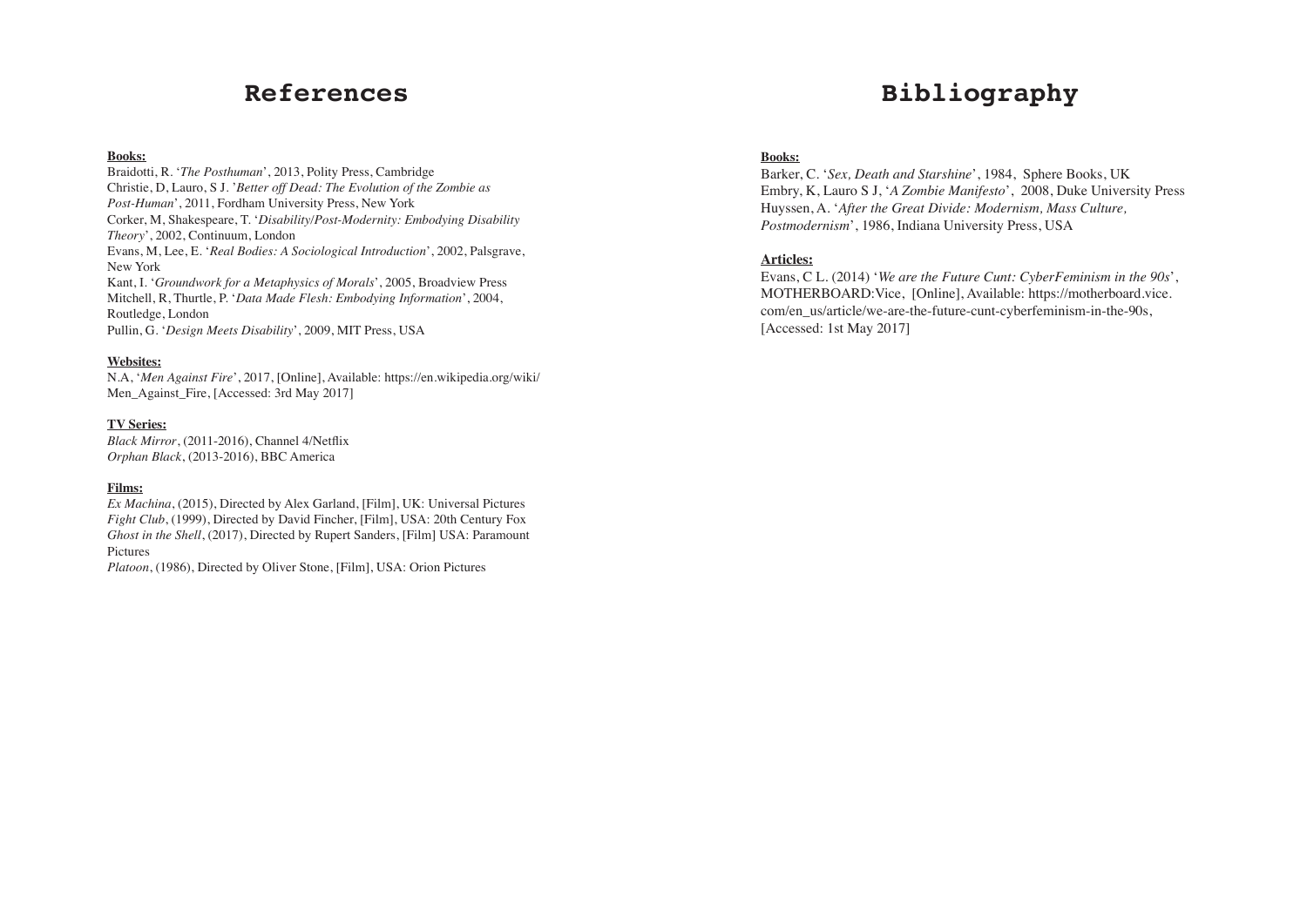#### **Front cover**

Collage: own image.

#### **Frankenstein is the new black**

Pixie ear sculpting, [digital image], Available at: http://www.smosh.com/PC/ smosh-pit/articles/ear-sculpting, [Accessed on: 6th May 2017] BrightOcular '*Patient Photos*' page, [screen grab], Available at: http://www. brightocular.com/patient-photos.htm, [Accessed on: 30th April 2017] *Ghost in the Shell* movie poster, [digital image], Paramount Pictures International, 2017

Garland, A. 2015, *Ex Machina*, [film still], Available at: http://www.theidealist. es/10-cosas-que-pasaran-en-el-futuro-segun-la-vidente-que-predijo-lo-de-las-torres-gemelas/, [Accessed on: 7th May 2017]

#### **Body [Com]modification**

Welsh, B. 2011, *Black Mirror*, 'Entire History of You', [tv show still], Channel 4, UK

Lara Croft's character development in *Rise of the Tomb Raider* (2015) game, Crystal Dynamics, [digital image], Available at: https://uk.pinterest.com/ pin/489696159464566806/, [Accessed on: 2nd May 2017]

Ivy Valentine's character development in *Soulcalibur V* (2012) game, Project Soul, [video still], Available at: https://www.youtube.com/watch?v=vDuvXDgo3Nc, [Accessed on: 2nd May 2017]

#### **Medical Aids as Fashion Statements**

Aimee Mullins cover for *Dazed and Confused*, 'Fashion-Able', 1998, [digital image] Available at: http://www.wornthrough.com/2011/06/alexander-mcqueen-artbeauty-and-the-unique-body/, [Accessed on: 7th May 2017]

Barney, M. 2002, *Cremaster 3*, [film still], Available at: http://www.wornthrough. com/2011/06/alexander-mcqueen-art-beauty-and-the-unique-body/, [Accessed on: 7th May 2017]

Garofeanu, L. 2013, '*Chloe Jennings-White adjusting her leg braces at her home*' [digital image] Available at: http://www.dailymail.co.uk/news/article-2366260/ Body-Integrity-Identity-Disorder-Chloe-Jennings-White-58-disown-legs.html, [Accessed on: 4th May 2017]

### **Image References**

#### **Humans > Humanity**

Verbruggen, J. 2016, *Black Mirror*, 'Men Against Fire' [tv show still], Netflix Promo shot of *Orphan Black* clones, [digital image], Available at: http://flavorwire. com/571449/the-many-faces-of-tatiana-maslany-a-guide-to-the-clones-of-orphanblacks-project-leda, [Accessed on: 1st May 2017] Fawcett, J. 2016, *Orphan Black*, 'From Dancing Mice to Psychopaths', [tv show still], BBC America

#### **[DISCLAIMER: All images were purposely pixelated by the essay author]**